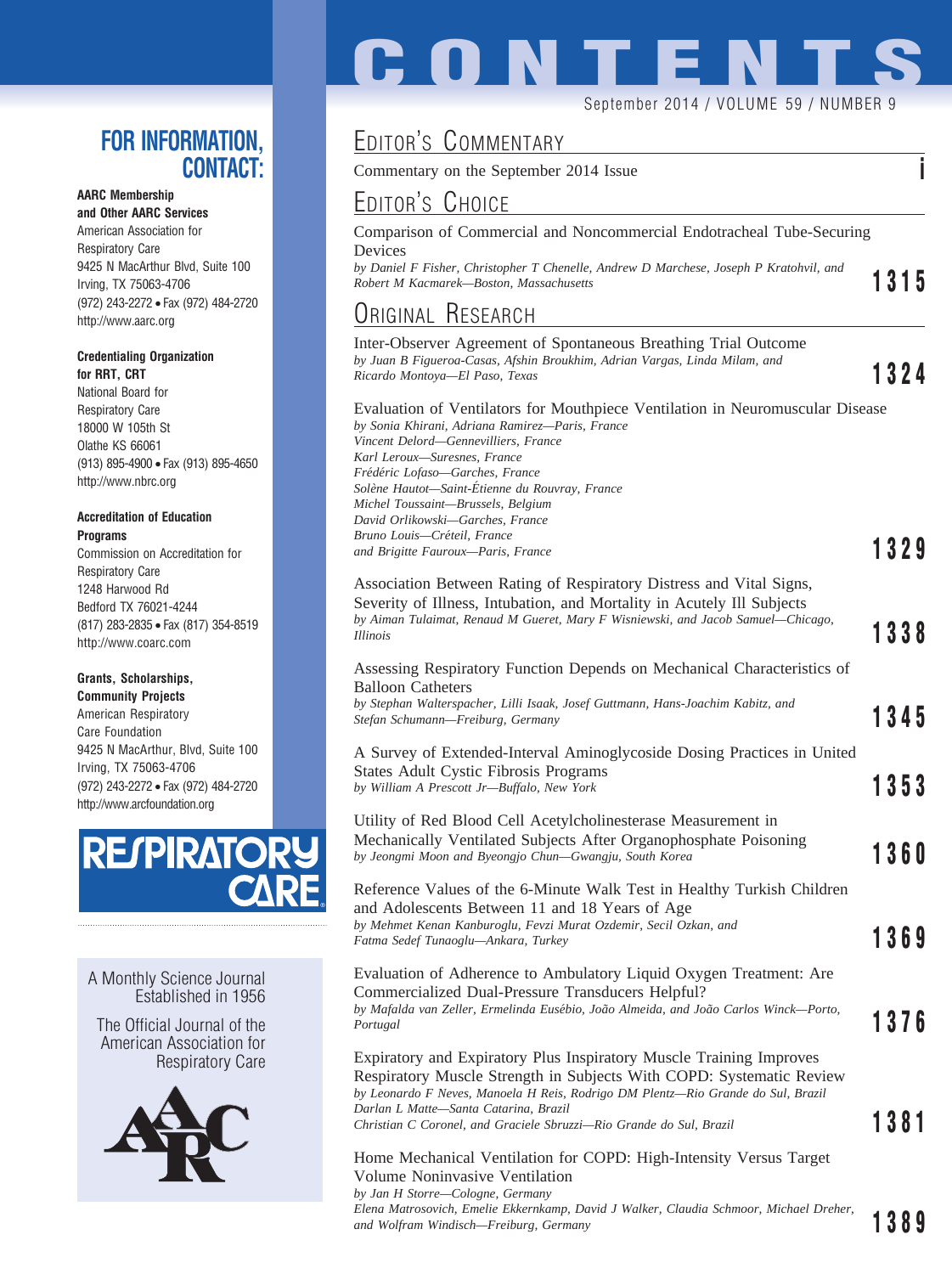# **CONTENTS** CONTINUED...

| Immediate Effects of Chest Physiotherapy on Hemodynamic, Metabolic, and Oxidative Stress<br>Parameters in Subjects With Septic Shock<br>by Rafael S dos Santos, Márcio VF Donadio, Gabriela V da Silva, Clarissa N Blattner, Denizar AS Melo,<br>Fernanda B Nunes, Fernando S Dias, Eamim D Squizani, Leonardo Pedrazza, Isabella Gadegast, and<br>Jarbas R de Oliveira—Rio Grande do Sul, Brazil | 1398    |
|---------------------------------------------------------------------------------------------------------------------------------------------------------------------------------------------------------------------------------------------------------------------------------------------------------------------------------------------------------------------------------------------------|---------|
| The Interpretation of Exhaled Nitric Oxide Values in Children With Asthma Depends on the<br>Degree of Bronchoconstriction and the Levels of Asthma Severity<br>by Tomasz Grzelewski, Paweł Majak, Joanna Jerzyńska, Włodzimierz Stelmach, Rafał Stelmach, Anna Janas,<br>Aleksandra Grzelewska, Konrad Witkowski, Eusebio Makandjou-Ola, and Iwona Stelmach-Lodz, Poland                          | 1404    |
| Protective Effect of Polydatin Against Burn-Induced Lung Injury in Rats<br>by Tao Li, Shumin Cai, Zhenhua Zeng, Junli Zhang, Youguang Gao-Guangzhou, People's Republic of China<br>Xingmin Wang-Liu Zhou, People's Republic of China<br>and Zhongqing Chen—Guangzhou, People's Republic of China                                                                                                  | 1412    |
| Spillover of Cytokines and Reactive Oxygen Species in Ventilator-Induced Lung Injury<br>Associated With Inflammation and Apoptosis in Distal Organs<br>by Yung-Yang Liu, Chi-Huei Chiang, Chiao-Hui Chuang, Shiou-Ling Liu, Yi-Han Jheng-Taipei, Taiwan<br>and Jay H Ryu-Rochester, Minnesota                                                                                                     | 1422    |
| Effects of Bronchoalveolar Lavage on Refractory <i>Mycoplasma pneumoniae</i> Pneumonia<br>by Yuanyuan Zhang, Ying Chen, Zhimin Chen, Yunlian Zhou, Yuanjian Sheng, Dan Xu, and<br>Yingshuo Wang-Hangzhou, People's Republic of China                                                                                                                                                              | 1433    |
| <b>KEVIEWS</b>                                                                                                                                                                                                                                                                                                                                                                                    |         |
| Reversed Halo Sign: A Systematic Review<br>by Venkata N Maturu and Ritesh Agarwal-Chandigarh, India                                                                                                                                                                                                                                                                                               | 1440    |
| Nintedanib: A Novel Therapeutic Approach for Idiopathic Pulmonary Fibrosis<br>by Ioannis A Dimitroulis-Athens, Greece                                                                                                                                                                                                                                                                             | 1450    |
| EDITORIALS                                                                                                                                                                                                                                                                                                                                                                                        |         |
| Projecting Clinical Insight From Quality Simulation Data<br>by Antonio Hernandez and Andrew D Shaw-Nashville, Tennessee                                                                                                                                                                                                                                                                           | 1456    |
| Why Can't We All Just Get Along?<br>by Ehab G Daoud-Warwick, Rhode Island                                                                                                                                                                                                                                                                                                                         | 1458    |
| Daytime Mouthpiece Ventilation Plus Nighttime Noninvasive Ventilation Improves Quality of<br>Life in Patients With Neuromuscular Disease<br>by David C Czell-Winterthur, Switzerland                                                                                                                                                                                                              | 1460    |
| PUBLISHED ONLINE (WWW.RCJOURNAL.COM)                                                                                                                                                                                                                                                                                                                                                              |         |
| <b>CASE REPORTS</b>                                                                                                                                                                                                                                                                                                                                                                               |         |
| Removal of Endotracheal Tube Obstruction With a Secretion Clearance Device<br>by Cristina Mietto, Kevin Foley, Lindsay Salerno, Jenna Oleksak, Riccardo Pinciroli, Jeremy Goverman, and<br>Lorenzo Berra-Boston, Massachusetts                                                                                                                                                                    | e 1 2 2 |
| Functional Respiratory Imaging as a Tool to Personalize Respiratory Treatment in Patients With<br>Unilateral Diaphragmatic Paralysis<br>by Cedric S Van Holsbeke-Kontich, Belgium                                                                                                                                                                                                                 |         |

*Glenn Leemans—Antwerpen, Belgium Wim G Vos, Jan W De Backer, Samir C Vinchurkar—Kontich, Belgium Michel Geldof—Antwerpen, Belgium Pascal R Verdonck—Ghent, Belgium Pascal K veraonck—Gnent, Belgium*<br>Paul M Parizel, Paul E Van Schil, and Wilfried A De Backer—Antwerpen, Gelgium **entry of the Contract of Post Parizel** 





Become a fan! **www. facebook.com/ RespiratoryCare**